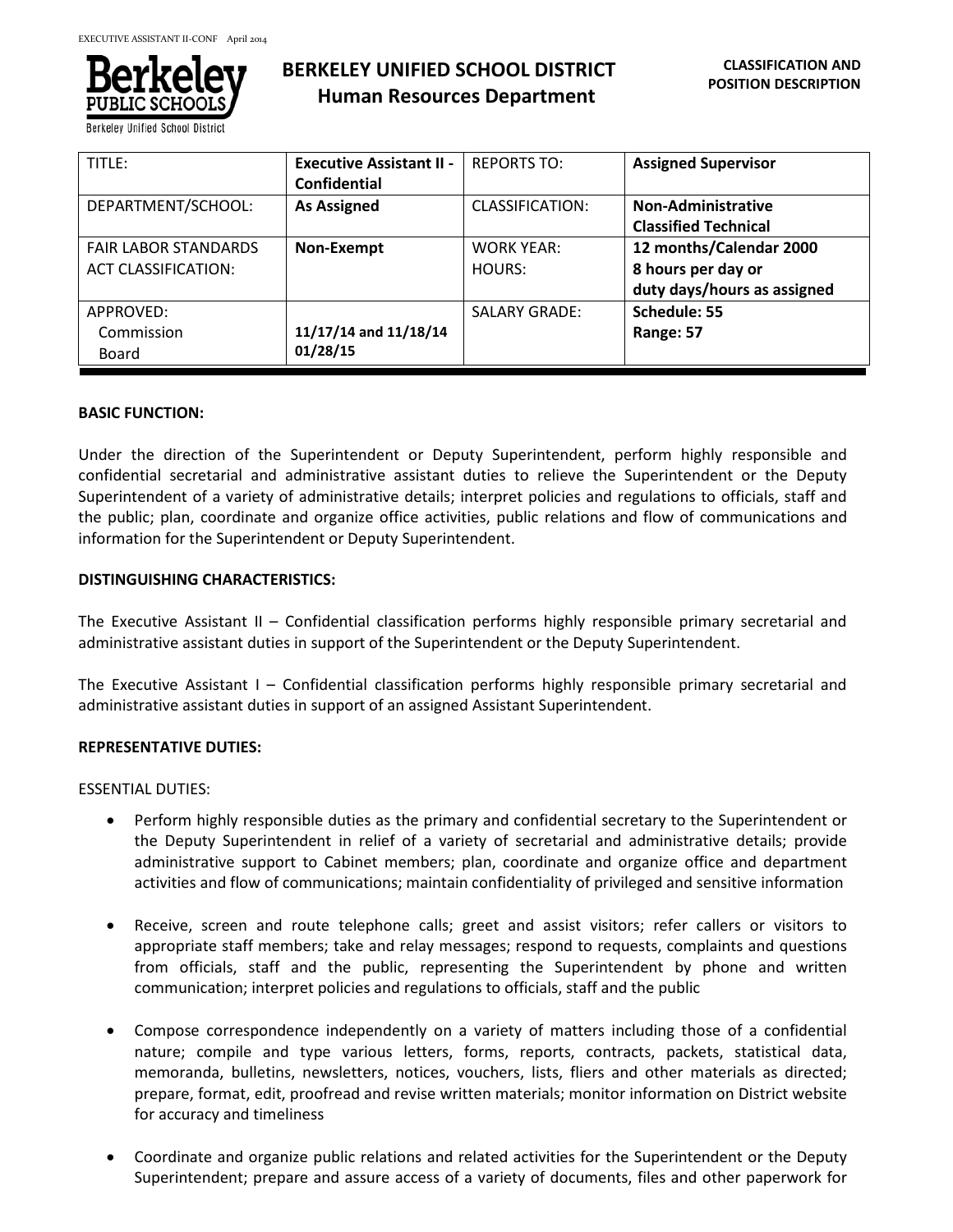the public; represent the Superintendent or Deputy Superintendent at special events as assigned; communicate with a variety of agencies and members of the community to enhance public relations including the media; serve as internal and external liaison for the Superintendent or Deputy Superintendent

- Coordinate and schedule various appointments, forums and meetings; make travel arrangements; reserve facilities; maintain and coordinate the Superintendent or Deputy Superintendent's calendar; prepare and disseminate calendar of events; coordinate and arrange special events and activities; create, review, revise and prepare the District student/staff calendars for Board approval
- Set up, facilitate and attend meetings; coordinate, prepare, and post agendas; provide handouts and pertinent information; take and transcribe minutes
- Receive, sort and route incoming correspondence; review and determine priority of incoming mail and e-mail; compose replies independently or from oral direction; prepare notices, packets and informational materials for mailing
- Research and compile a variety of information; conduct on-line research as needed; compute statistical information for various federal, State and local reports; process and evaluate a variety of forms and applications related to assigned functions; duplicate materials as necessary
- Input a wide variety of data into an assigned computer system; maintain automated files and records; create queries and generate a variety of computerized lists and reports; assure timely distribution and receipt of a variety of records and reports; assure accuracy of input and output data
- Prepare and maintain a variety of complex lists, records and reports related to assigned duties, including those of a confidential nature; establish and maintain filing systems
- Train and provide work direction and guidance to designated clerical personnel as assigned; provide input concerning employee interviews and evaluations as requested
- Perform special projects and prepare various forms and reports on behalf of the Superintendent or the Deputy Superintendent; attend to administrative details on special matters as assigned
- Operate and maintain a variety of office equipment including a calculator, copier, fax machine, computer and assigned software; arrange for equipment repairs as needed
- Communicate with other departments, administrators and outside agencies to coordinate activities, exchange information and resolve issues or concerns
- Prepare, type and process requisitions according to established guidelines; order, receive and maintain inventory of supplies and equipment in accordance with established guidelines
- Develop and implement office procedures to assure complete and timely operations; create office forms which facilitate work flow
- Maintain confidentiality regarding issues related to negotiations and collective bargaining matters
- Serve as a member of the District Emergency Operations Center and floor representative for Emergencies Operations and Planning as assigned
- Attend meetings, participate on interview panels, and serve on assigned committees as directed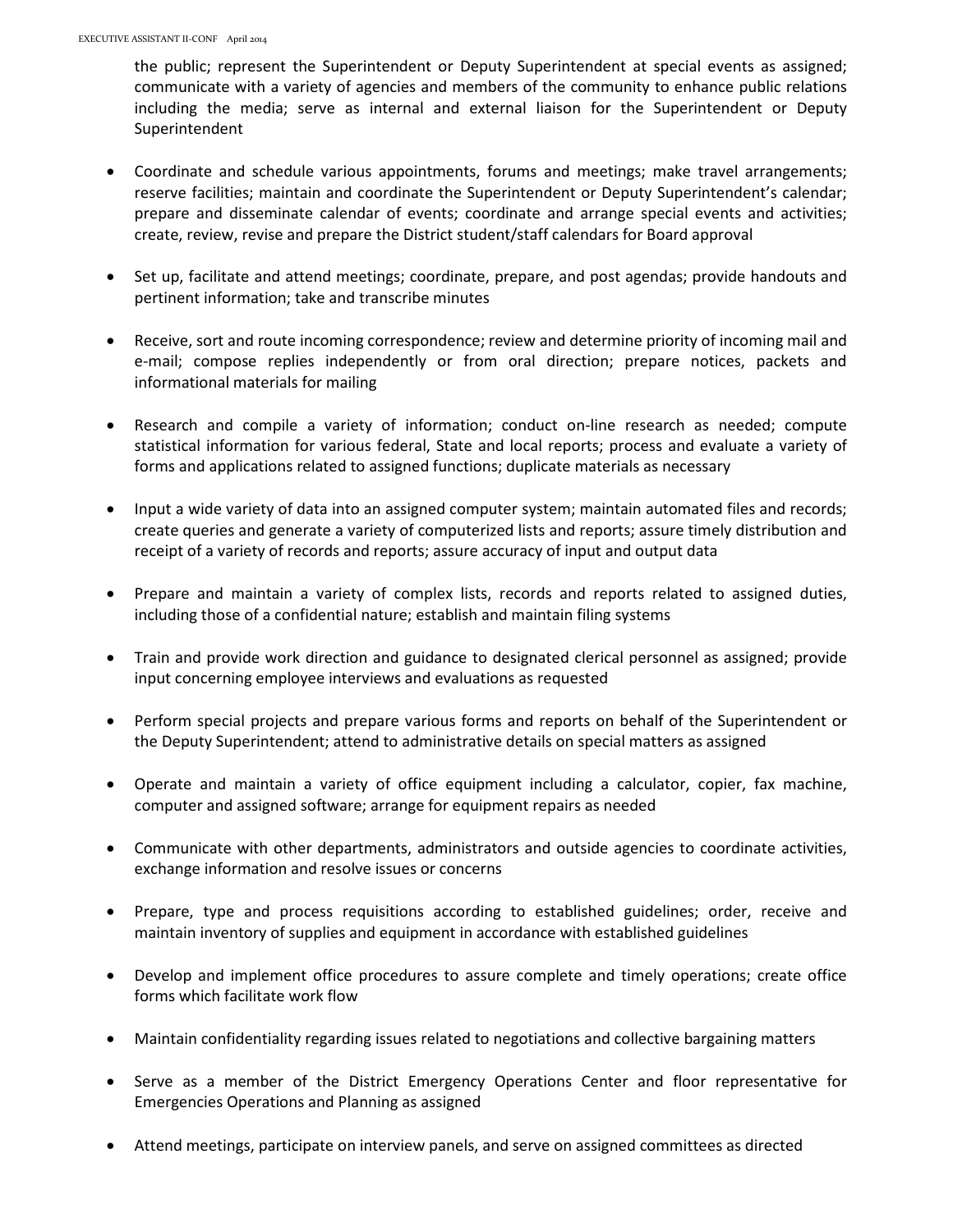OTHER DUTIES: Perform related duties as assigned

# **KNOWLEDGE AND ABILITIES:**

## KNOWLEDGE OF:

Functions and secretarial operations of an administrative office District operations, policies and objectives Applicable laws, codes, regulations, policies and procedures Modern office practices, procedures and equipment Record-keeping techniques Correct English usage, grammar, spelling, punctuation and vocabulary Oral and written communication skills Interpersonal skills using tact, patience and courtesy Budgeting practices regarding monitoring and control Methods of collecting and organizing data and information Business letter and report writing, editing and proofreading Public relations techniques Operation of a computer and assigned software Principles of training and providing work direction

## ABILITY TO:

Perform highly responsible and confidential secretarial and administrative assistant duties to relieve the Superintendent of a variety of administrative details Interpret, apply and explain laws, codes, rules, regulations, policies and procedures Plan, coordinate and organize office activities, public relations and flow of communications and information for the Superintendent Organize complex material and summarize discussions and actions taken in report form Compile and prepare comprehensive reports concerning a broad spectrum of subject matter Compose effective correspondence independently Maintain a variety of complex and confidential files and records Assure efficient and timely completion of office and program projects and activities Understand and resolve issues, complaints or problems Type or input data at an acceptable rate of speed Take and transcribe dictation at an acceptable rate of speed Operate a variety of office equipment including a computer and assigned software Establish and maintain cooperative and effective working relationships with others Analyze situations accurately and adopt an effective course of action Plan and organize work Meet schedules and time lines Prioritize and schedule work Work independently with little direction Work confidentially with discretion Communicate effectively both orally and in writing Train and provide work direction and guidance to assigned personnel

# **EDUCATION AND EXPERIENCE:**

Any combination equivalent to: bachelor's degree in a related field and six years of increasingly responsible secretarial or administrative assistant experience